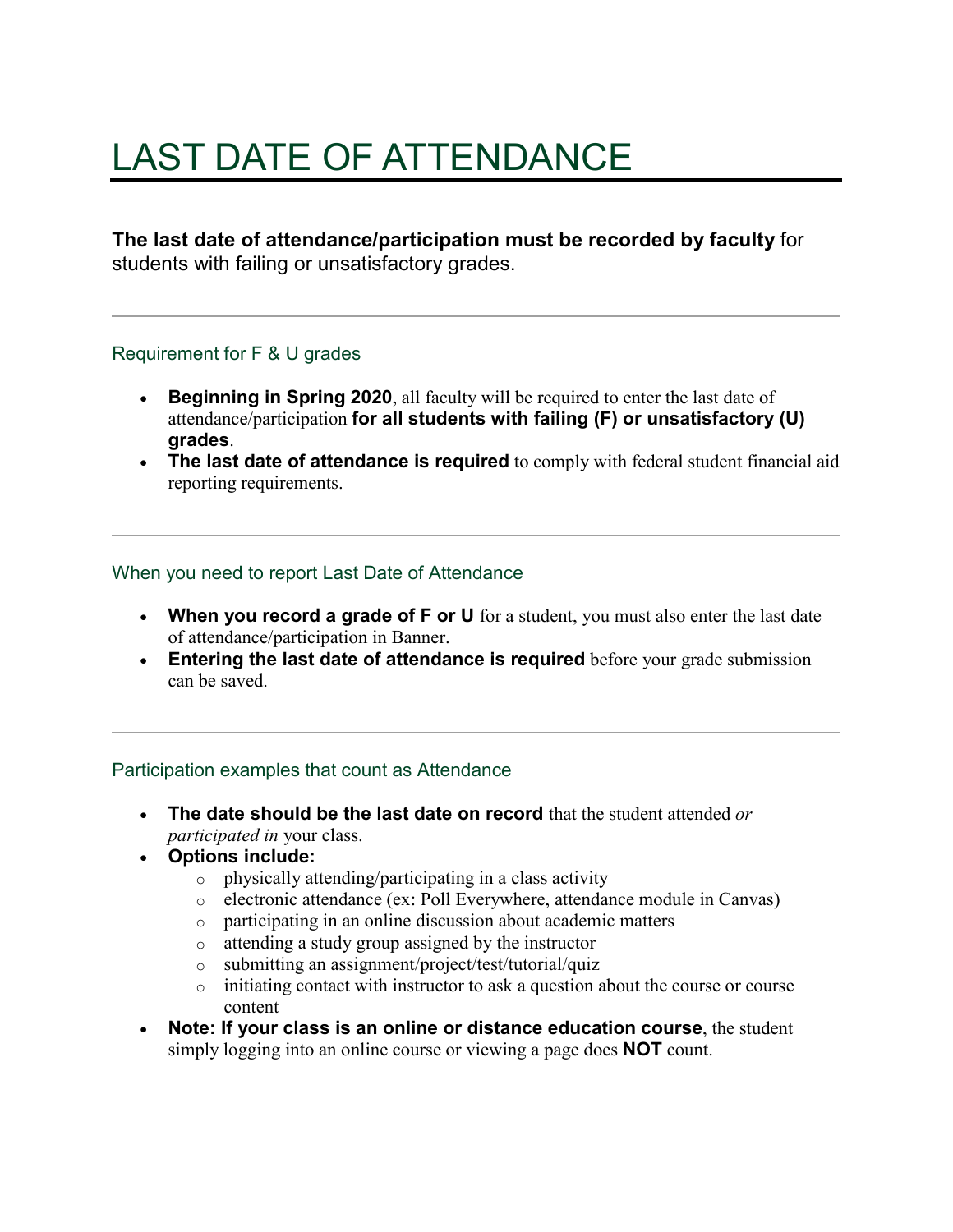# How to enter Last Date of Attendance

# **Step-by-step instructions:**

- PDF screenshots for Banner 8
- View video for Banner 9
- Canvas instructions (Printable PDF)
- Canvas video
- **For students with an F or U grade,** entering the last date of attendance is required before your grade submission can be saved.
- **CAUTION:** In Banner, you can move to the next screen without saving, so make sure you save before continuing**!**

#### Attendance scenarios

| <b>SCENARIO</b>                                     | <b>GUIDELINE</b>                          |
|-----------------------------------------------------|-------------------------------------------|
| No academic-related activity in course.             | Enter the date one day prior to the first |
| Don't know if student attended.                     | day of class for the semester.            |
| Academic-related activity recorded,                 | Enter date of last recorded academic-     |
| however did not complete course                     | related activity                          |
| Student attended course and completed<br>final exam | Enter last date of the semester           |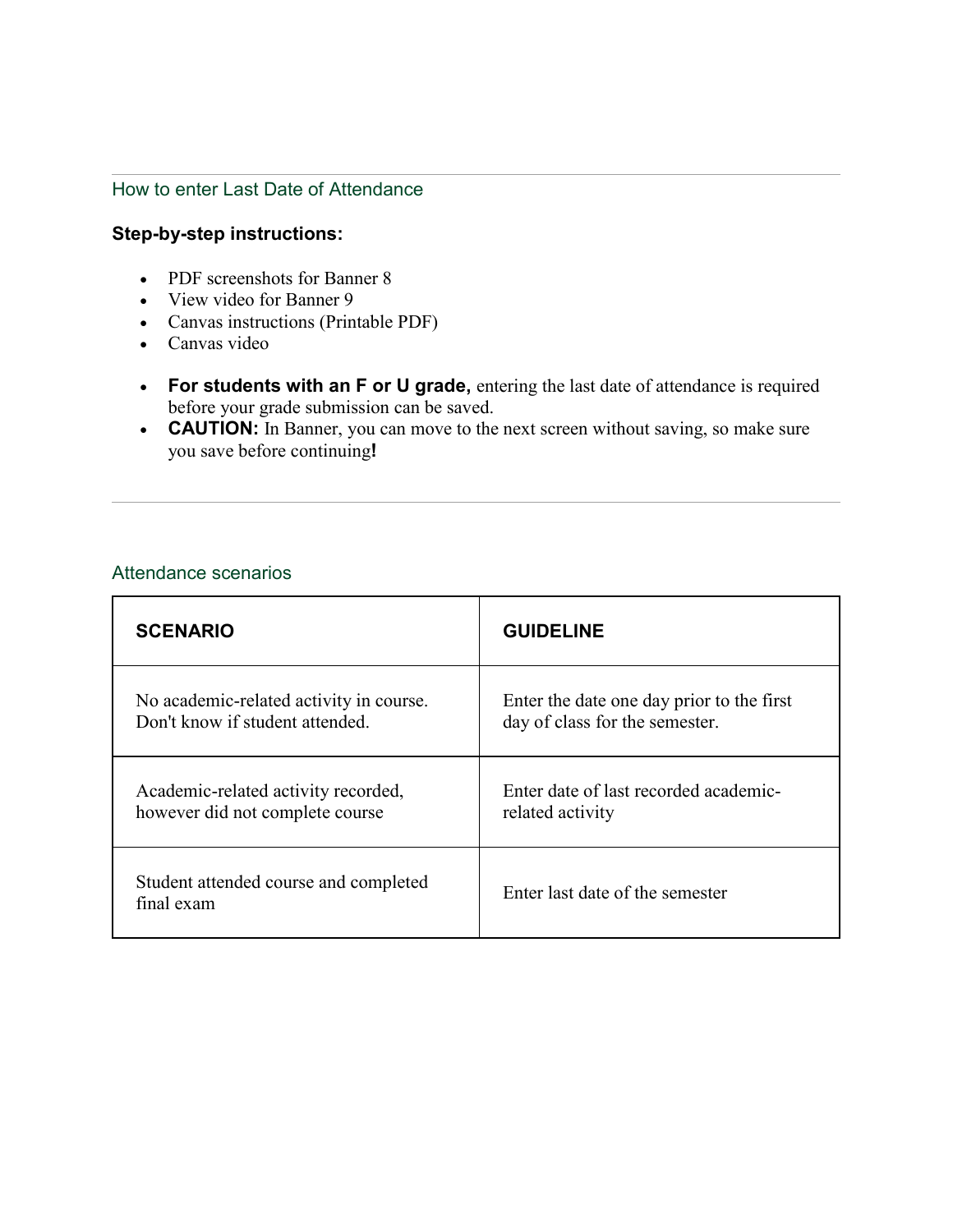# LAST DATE OF ATTENDANCE FAQS

### **Why is the Last Date of Attendance information required?**

• The U.S. Department of Education requires the Office of Financial Aid to determine if a student who receives financial aid and fails to earn a passing grade in a course has actually attended and/or completed the course, or if they withdrew from a course without providing the university official notification.

## **What grades require me to enter the Last Date of Attendance?**

• **When you record a grade of F or U** for a student, you must also enter the last date of attendance/participation.

## **Who must provide the Last Date of Attendance information?**

- Since the Instructor of Record is the only person at the institution who can document whether a student attended class or participated in an academically related activity, this documentation must come from the Instructor of Record.
- Keep in mind that if a TA is providing grades to the Instructor of Record, the TA must also include the last date of attendance for F and U grades.

#### **What if I do not take attendance?**

- If you do not take attendance, you should provide the date of the last known academicallyrelated activity.
- **Definition of academic-related activity includes, but is not limited to:**
	- o physically attended/participated in class activity
	- o electronic attendance (ex: Poll Everywhere, attendance module in Canvas)
	- o participating in an online discussion about academic matters
	- o attending a study group assigned by the instructor
	- o submitting an assignment/project/test/tutorial/quiz
	- $\circ$  initiating contact with instructor to ask a question about the course or course content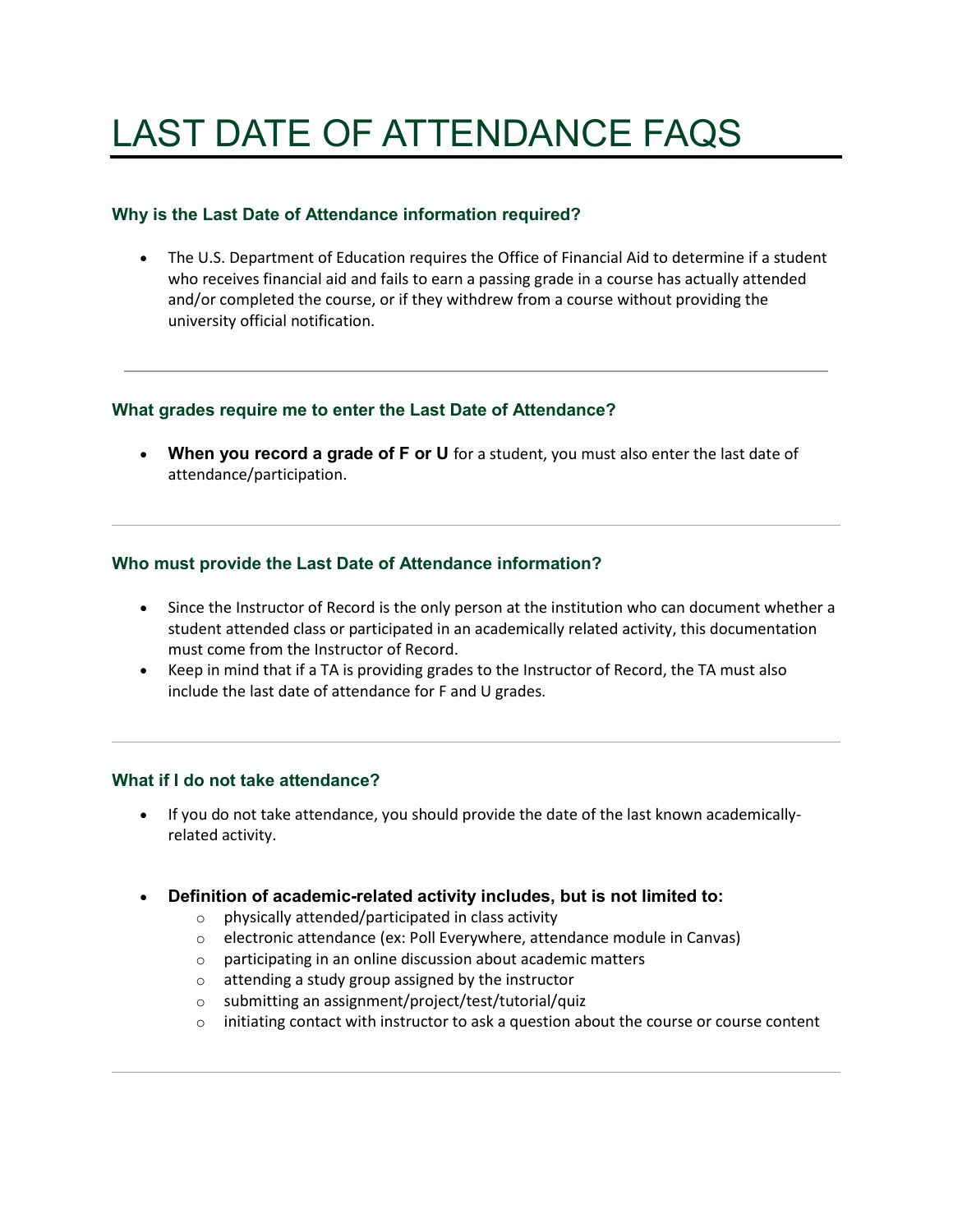#### **What does** *not* **count as academically related attendance?**

#### • **Academically-related activities do not include:**

- o Living in on-campus housing
- o Participating in a school's meal plan
- $\circ$  Logging in to a distance education course without any other active participation
- o Canvas or Distance Ed page views
- o Academic counseling or advising

#### **What if I do not know if the student attended and I have no record of academic activity?**

- Enter the date before the first date of class for the semester. (For example, if classes begin on 08/19/2019 then enter 08/18/2019.)
- According to federal regulations, the student is considered to have not begun attendance if the instructor is unable to document the student's attendance.

#### **What if the student attended the entire semester?**

• Record the last date of class for the semester.

#### **I teach an online class, how do I document attendance?**

- **If electronic attendance is not taken**, provide the date of the last academically-related activity. Your options include:
	- o participating in an online discussion about academic matters
	- o attending a study group assigned by the instructor
	- o submitting an assignment/project/test/tutorial/quiz
	- $\circ$  initiating contact with instructor to ask a question about the course or course content
- The student simply logging into an online course or viewing a page does NOT count.

#### **I submitted an incorrect last date of attendance information. How do I correct this?**

- Last date of attendance can be corrected through the change posted grades feature.
- As long as grades are available to be edited, the date is available as well.